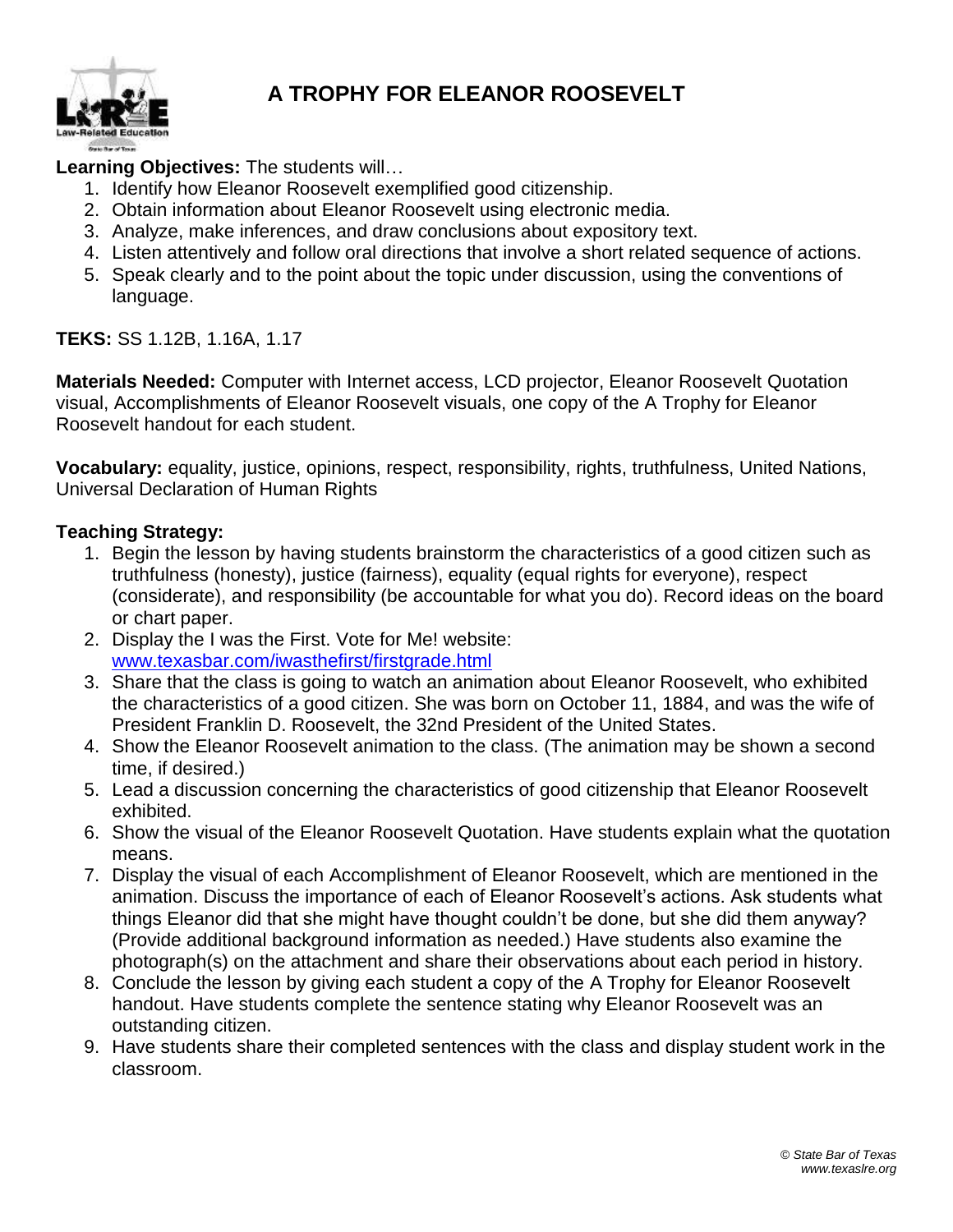#### **Extension for Gifted/Talented:**

Have students create their own quotation explaining how to be a good citizen in the classroom or at school. Students should make a poster containing the quotation and an illustration. Original quotations may also be compiled in a book for the classroom.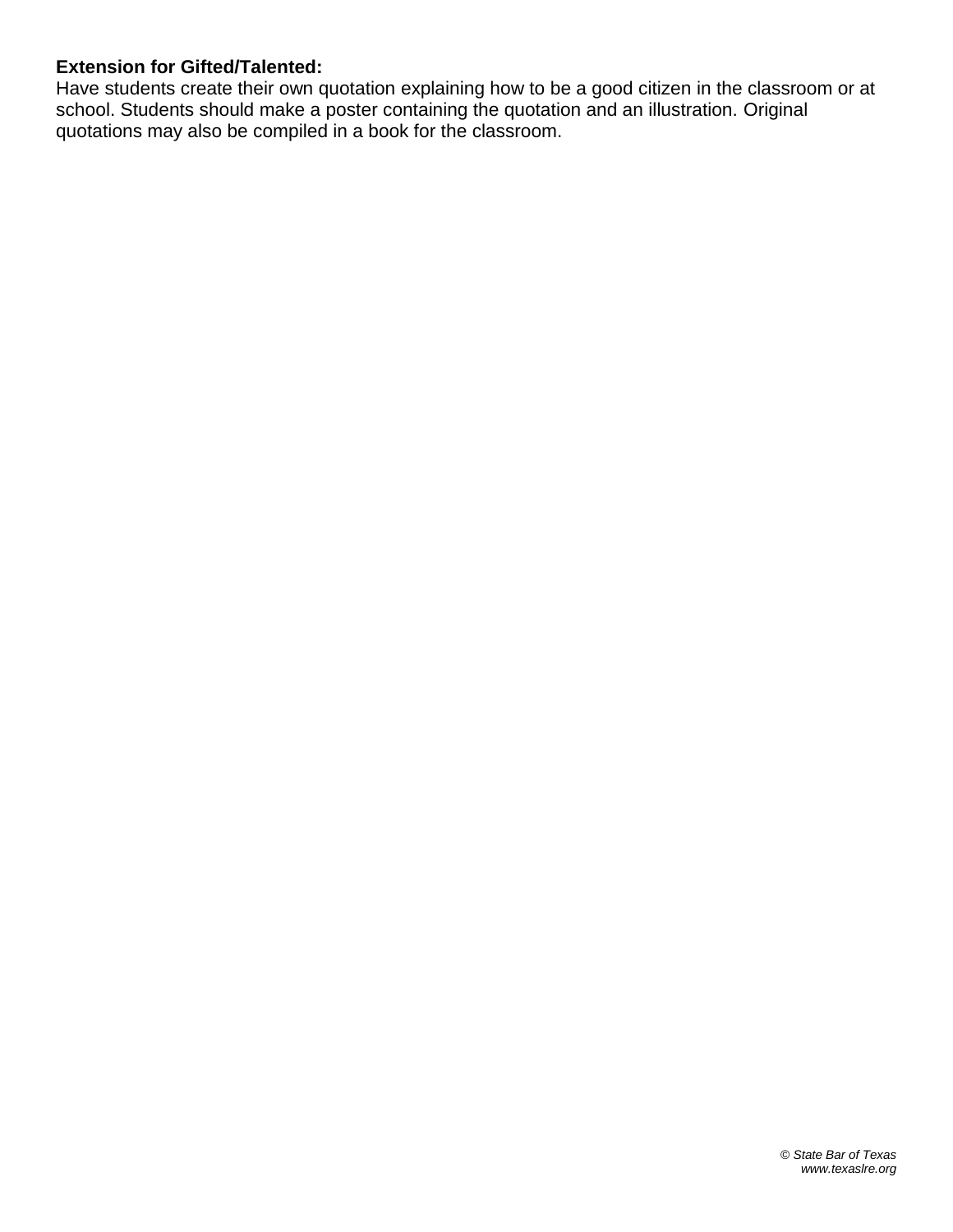#### **ELEANOR ROOSEVELT QUOTATION**



# **"You must do the things you think you cannot do."**

© *State Bar of Texas www.texaslre.org*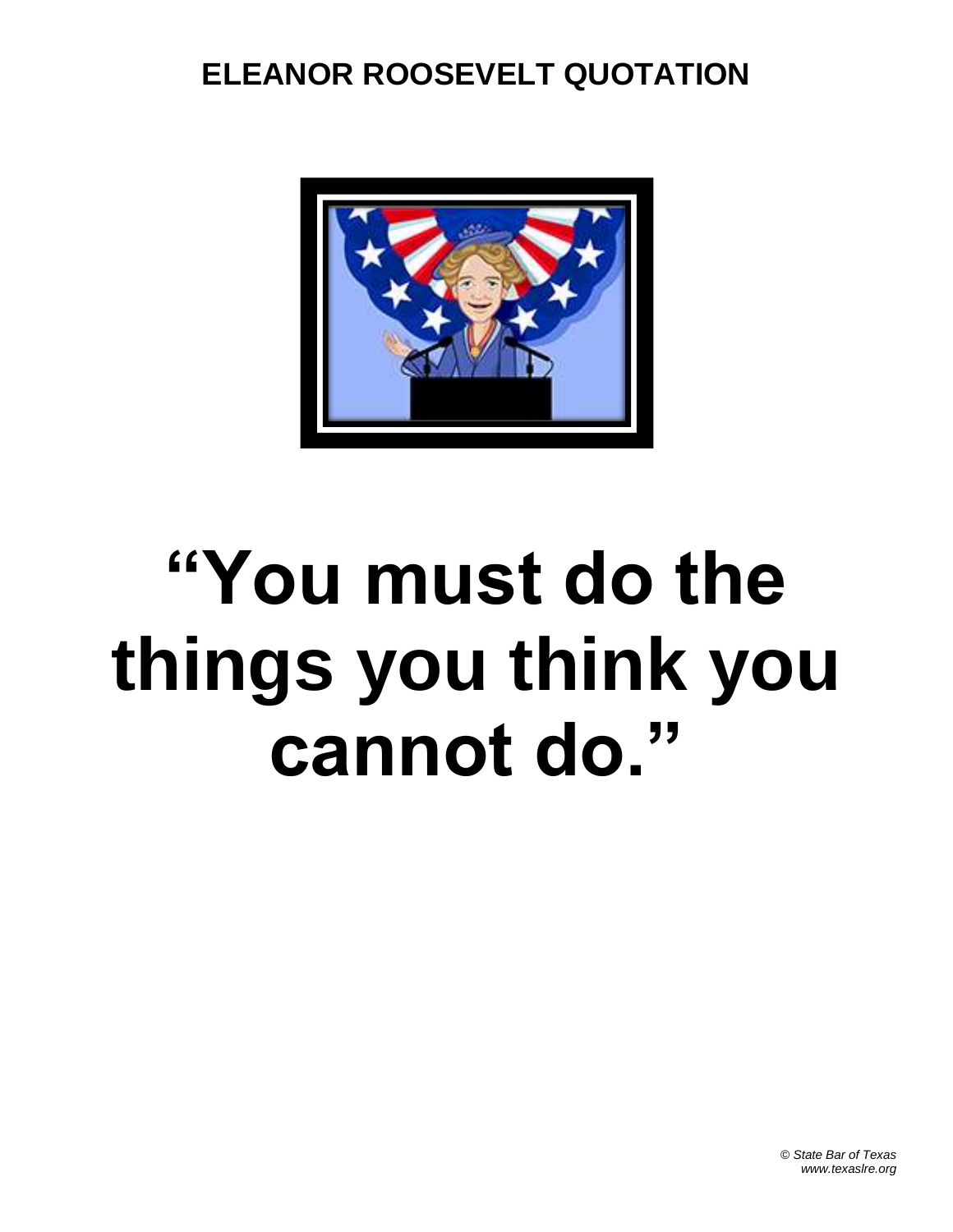

**She was the first First Lady to openly express her opinions through press conferences, radio broadcasts, and a daily newspaper column.**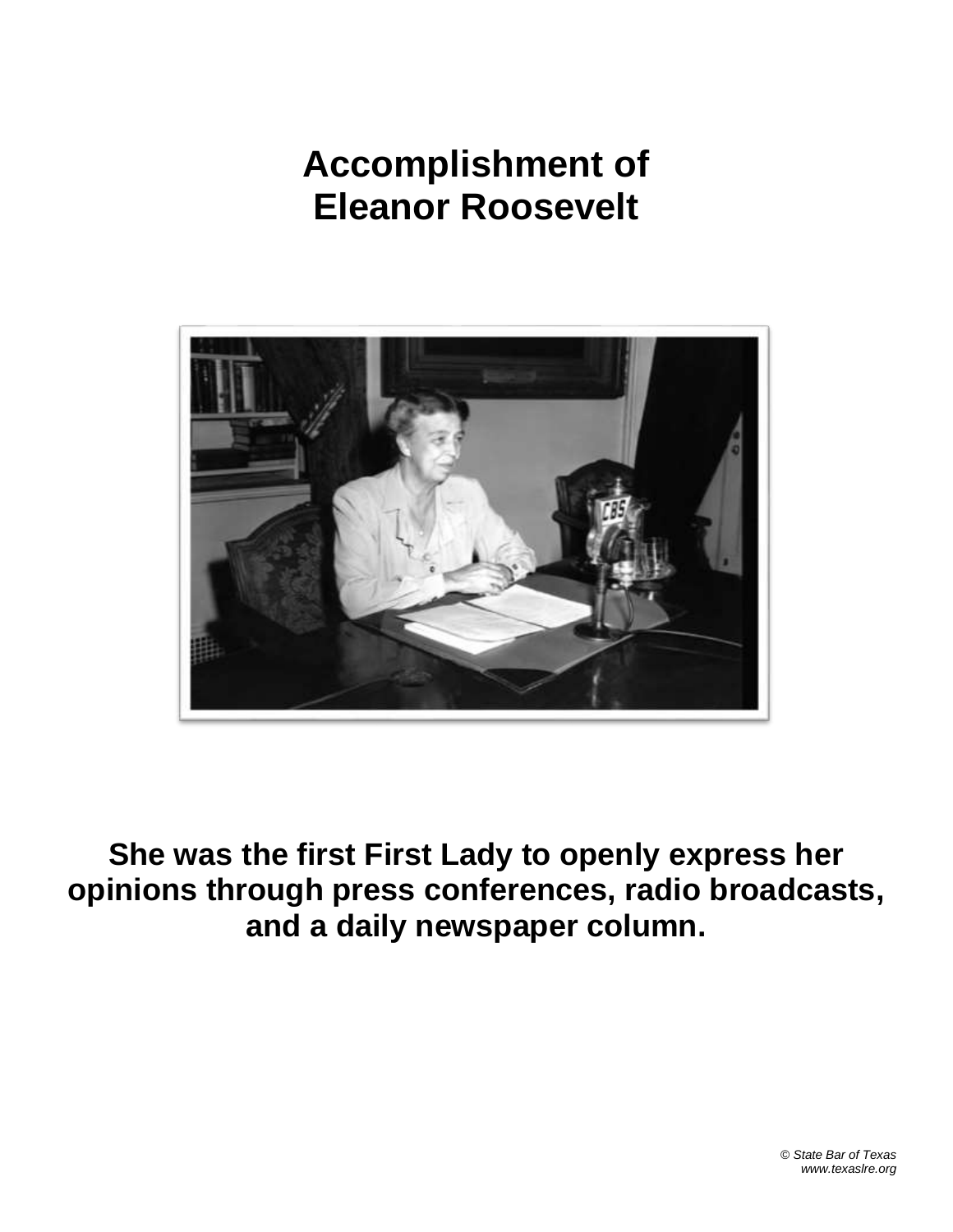

**As First Lady of the United States, she traveled to many places, speaking out in support of human rights.**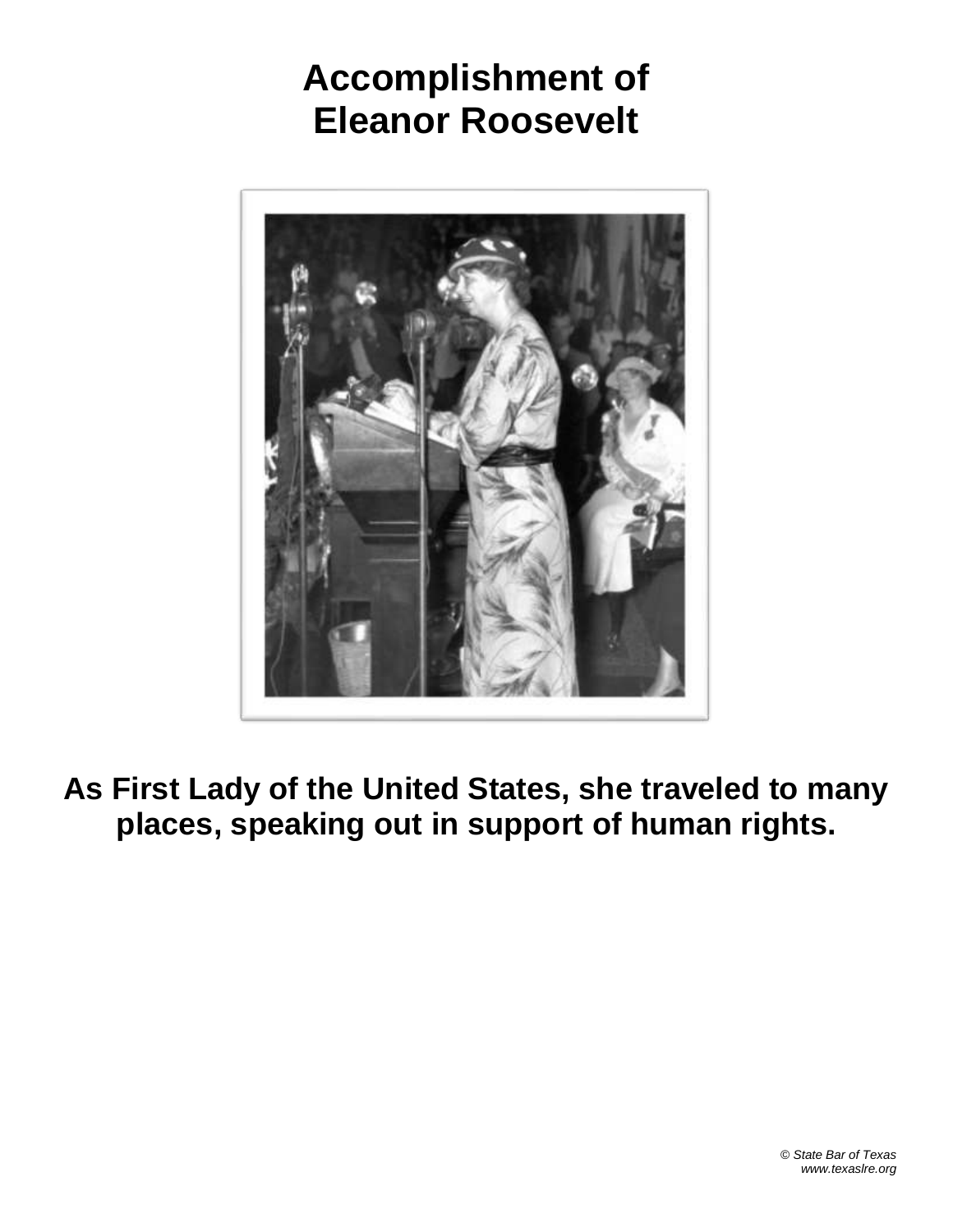



**As First Lady, she also visited U.S. soldiers overseas during World War II.**

> © *State Bar of Texas www.texaslre.org*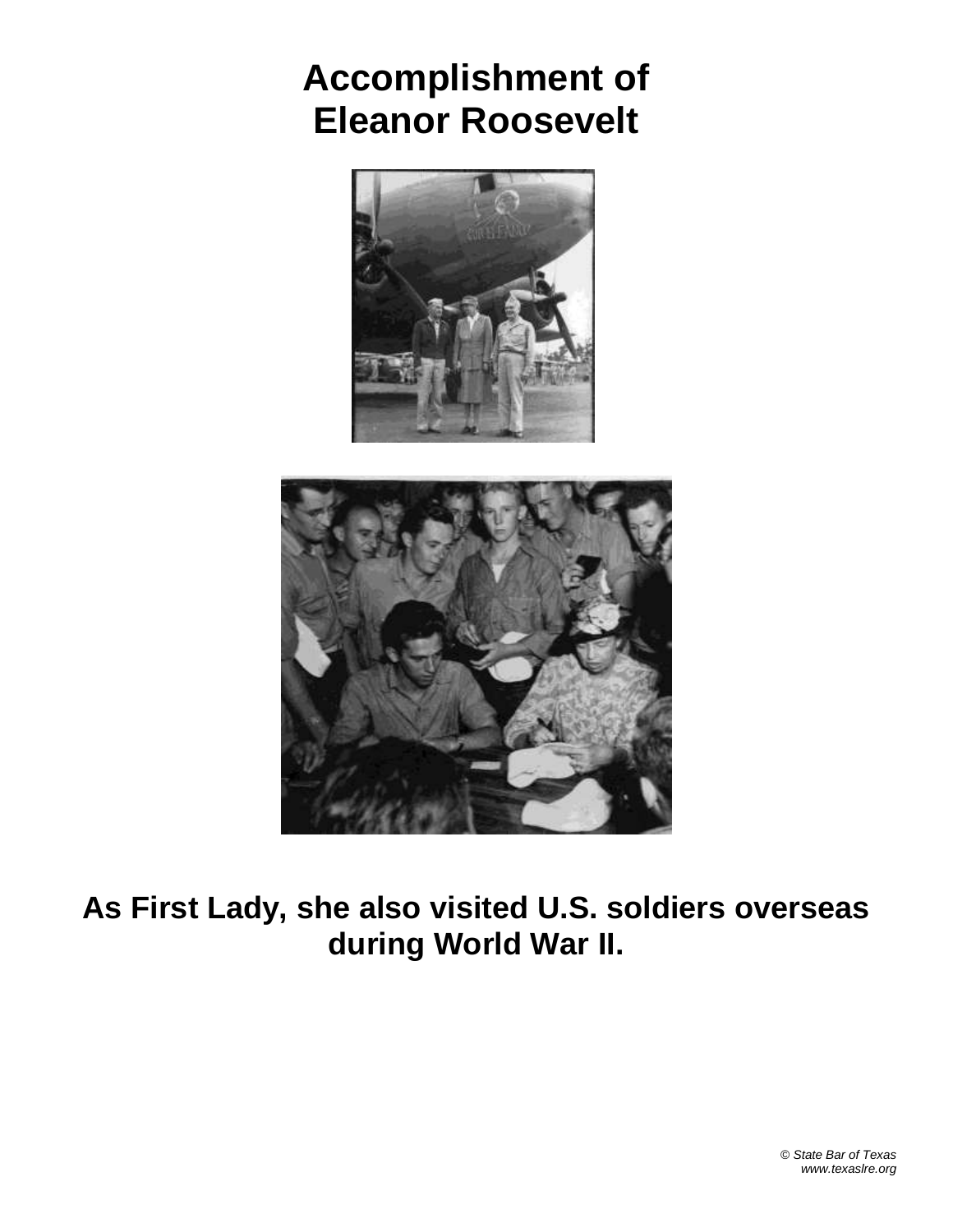



#### **She was the first chairperson of the United Nations Human Rights commission.**

© *State Bar of Texas www.texaslre.org*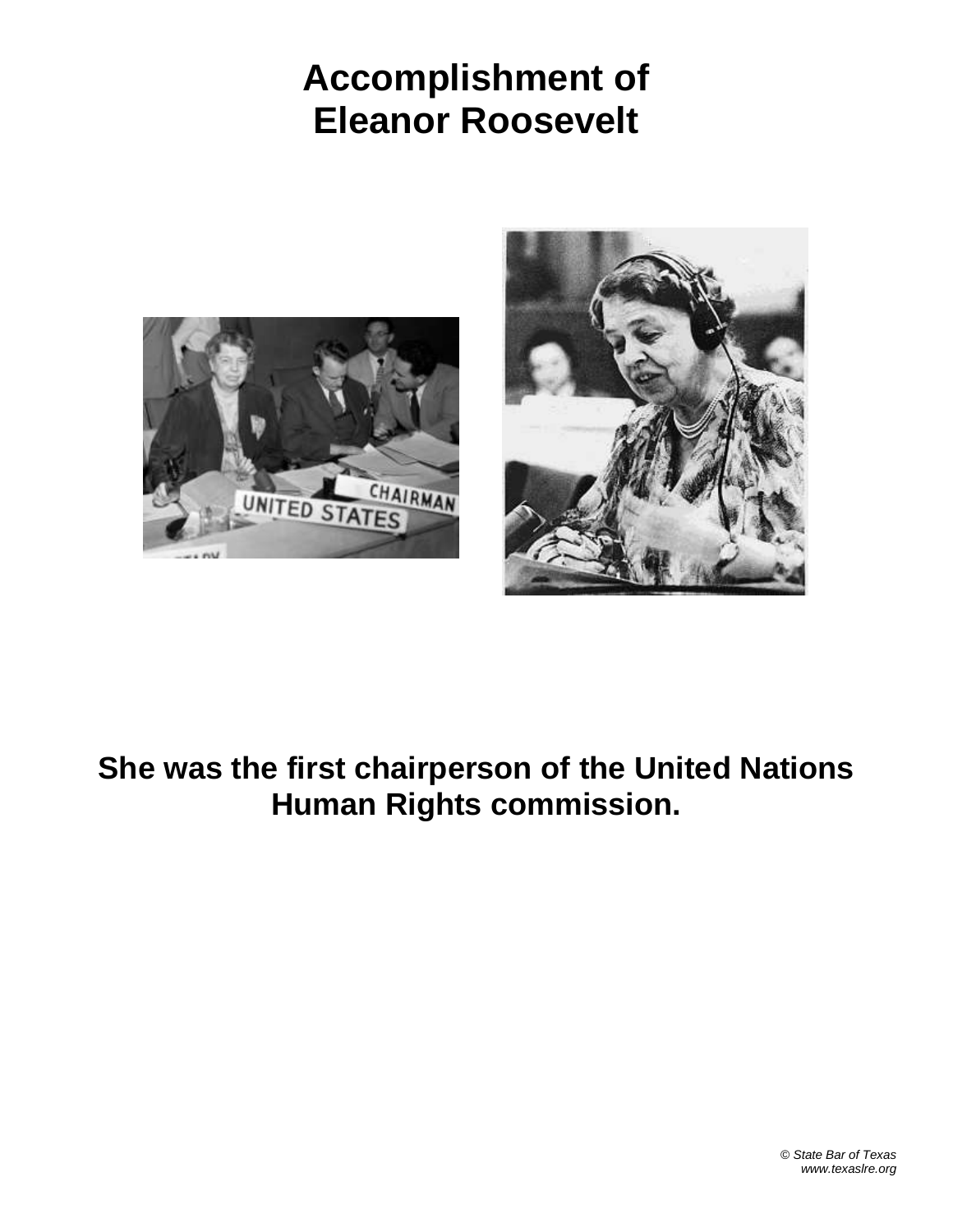

**She helped write the Universal Declaration of Human Rights.**